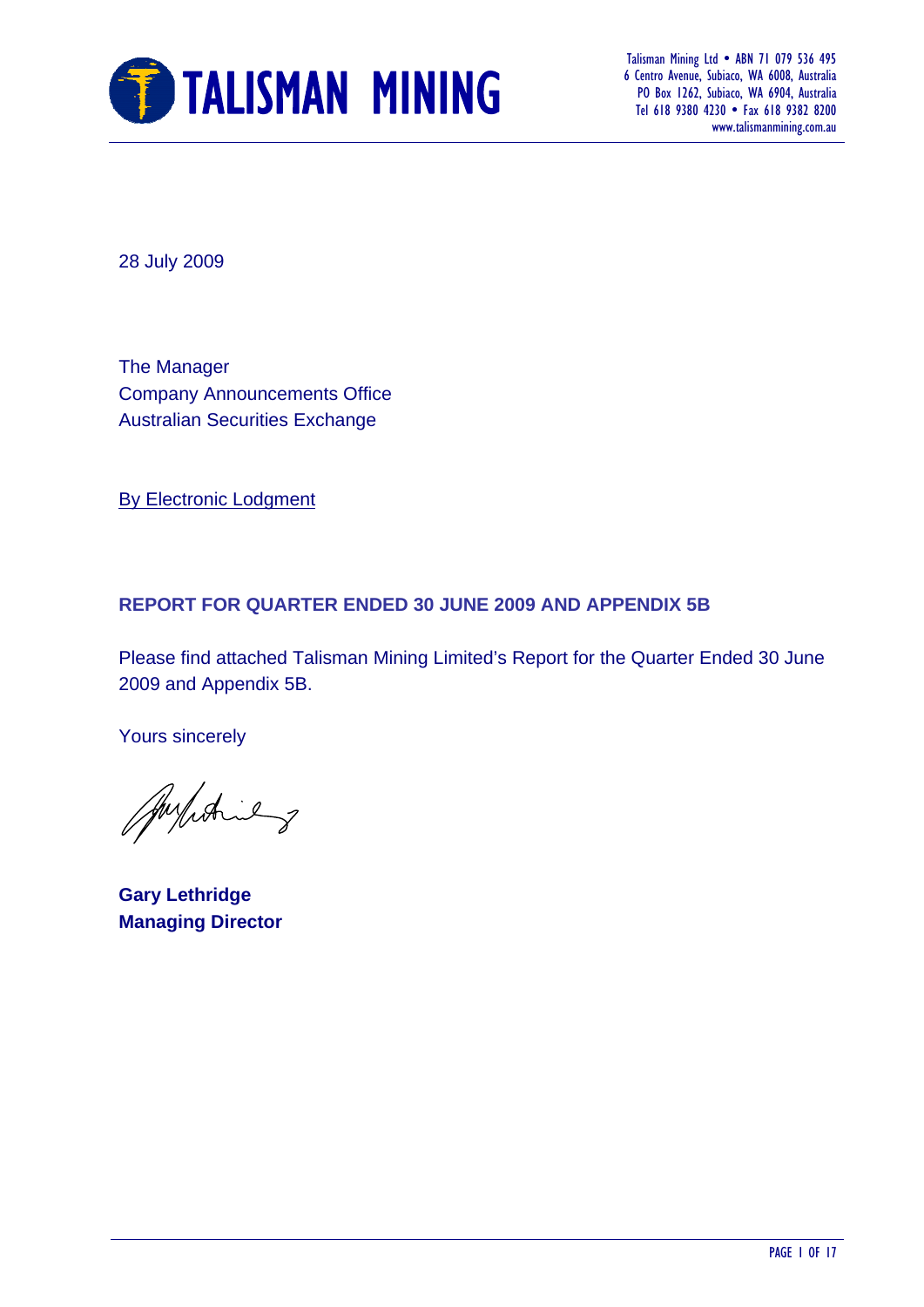# **REPORT FOR QUARTER ENDED 30 JUNE, 2009**

# **HIGHLIGHTS**

#### **PROJECTS**

#### **Wonmunna Iron Project**

- Completion of the Wonmunna Scoping Study by AMC Consultants during the Quarter. The Scoping Study concluded that the Wonmunna Project is potentially economic based on a number of high-grade and low-grade options with ore sold to nearby mines at production rates of 2 Mtpa to 5 Mtpa
- **The Scoping Study considered multiple operating scenarios, estimating** associated mining, processing, transportation and other capital and operating costs for each scenario to an accuracy of +-30%.

#### **EXPLORATION**

#### **Sakaladis Project**

- The Sakaladis Project is located immediately along strike of Sandfire Resources' Doolgunna project, where drilling by Sandfire has intersected high grade massive copper sulphide mineralisation. The Project is located approximately 150 kms north east of Meekatharra in Western Australia.
- Initial exploration activities by Talisman has identified the continuation of the highly prospective Narracoota Volcanics Formation, which hosts Sandfire's new discovery, onto Talisman's project with a potential strike length of approximately 25kms.

#### **CORPORATE**

#### **Board Changes**

- Experienced Australian mining executives Peter Langworthy and Brian Dawes (former senior executives with Jubilee Mines NL) appointed as executive directors.
- Resignation of non-executive director, Dr Michael (Mick) Bunyard.

#### **Capital Raising**

- To strengthen the Company's working capital position and to underpin its growth strategy, Talisman undertook a share placement to raise a total of approximately **\$5.261 million** (before issue costs) in two tranches comprising the issue of in excess of 17.539 million shares at 30 cents each (partially subject to shareholder approval).
- The share placement was strongly supported by existing shareholders (including major shareholder, Kerry Harmanis, the former Executive Chairman of Jubilee Mines NL), directors and new investors.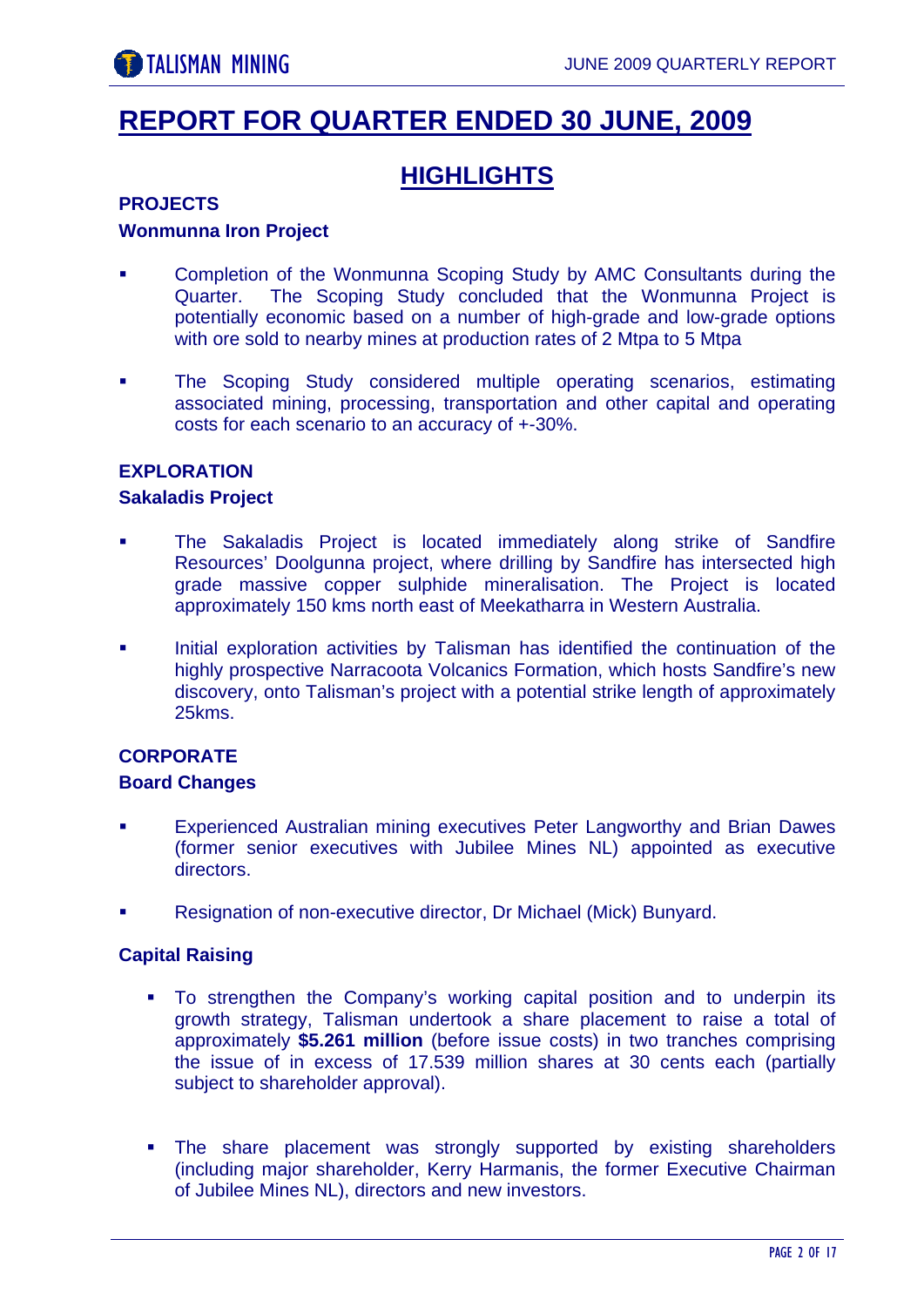# **HIGHLIGHTS (Continued)**

#### **CORPORATE (Continued)**

#### **Option Issue**

 Subsequent to the end of the Quarter, shareholders approved the issue of incentive options to Messr's Langworthy and Dawes.



#### **Figure 1: Project Location Summary Plan**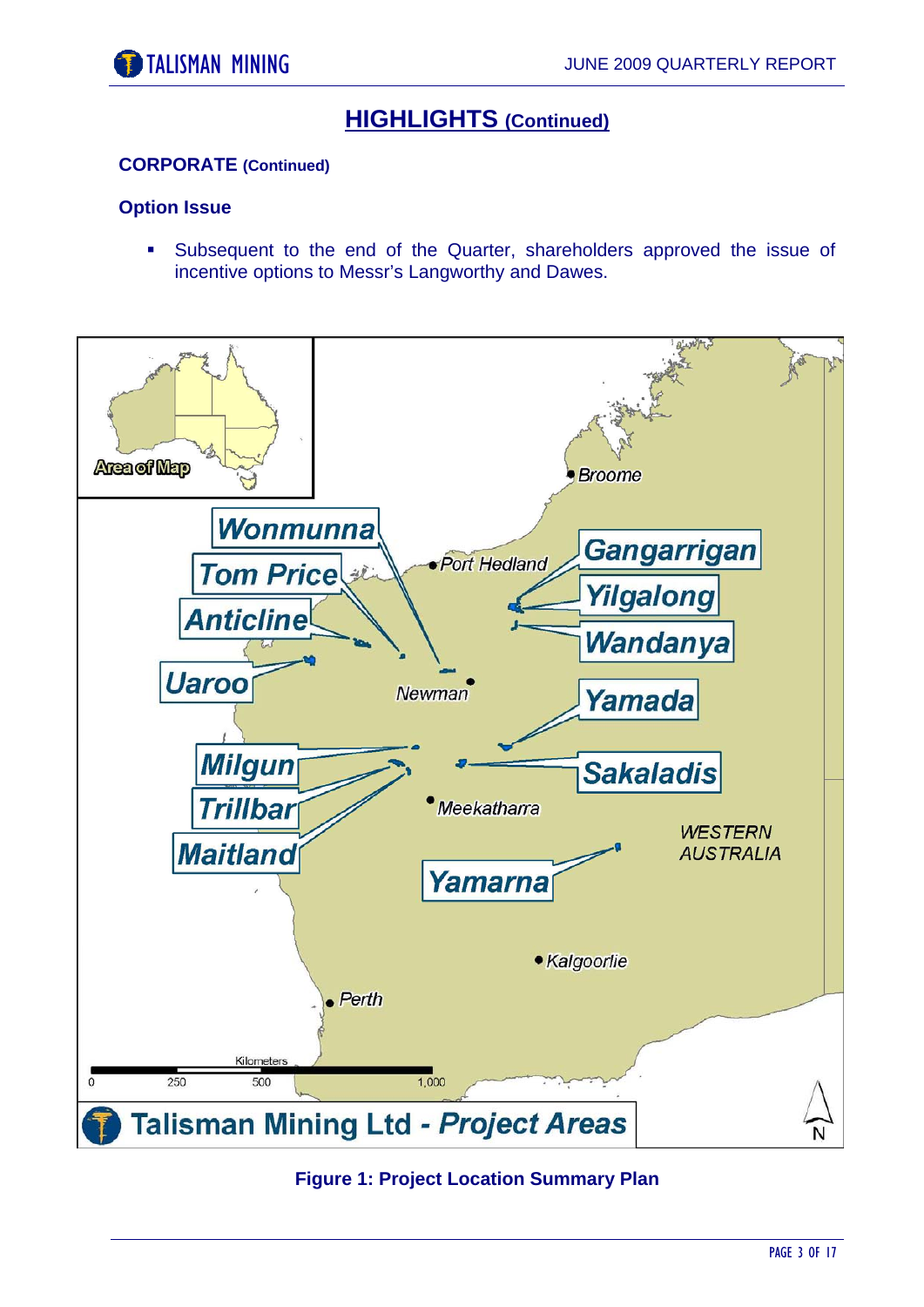# **OVERVIEW**

### **Projects**

Key project focussed activities undertaken during the June 2009 Quarter included:

- The completion, by AMC Consultants, of the desktop Scoping Study on the **Wonmunna Iron Ore Project** which assessed potential development strategies and considerations for that project; and
- A review of potential strategies to realise value from the manganese assets owned by Talisman in close proximity to the Woodie Woodie Operations.

### **Exploration**

Key exploration activities undertaken during the June 2009 Quarter included:

- The initiation of field reconnaissance exploration and preliminary geological evaluation activities at the Company's wholly owned **Sakaladis Project**  following the discovery of high grade massive copper sulphide mineralisation by Sandfire Resources Limited at its Dolgunna Project in the Murchison region of Western Australia;
- The assessment and evaluation of the entire exploration portfolio during the quarter as part of a strategic reassessment process focussed on determining whether existing projects fitted the Company's 'quality first' business model; and
- An accelerated program to identify, evaluate and assess new opportunities; primarily focussed upon nickel sulphide exploration projects.

#### **Corporate**

- During the Quarter Talisman restructured its Board with the appointment of **Peter Langworthy** and **Brian Dawes**, who respectively held the key roles of Executive General Manager – Exploration, and Executive General Manager – Operations and Projects with Jubilee Mines NL, as executive directors of the Company, whilst **Dr Mick Bunyard** resigned as a non-executive director of the Company.
- Talisman also undertook a private placement to sophisticated investors during the Quarter raising approximately \$5.2 million before the costs of issue. Subsequent to Quarter end shareholders approved and ratified the share placement.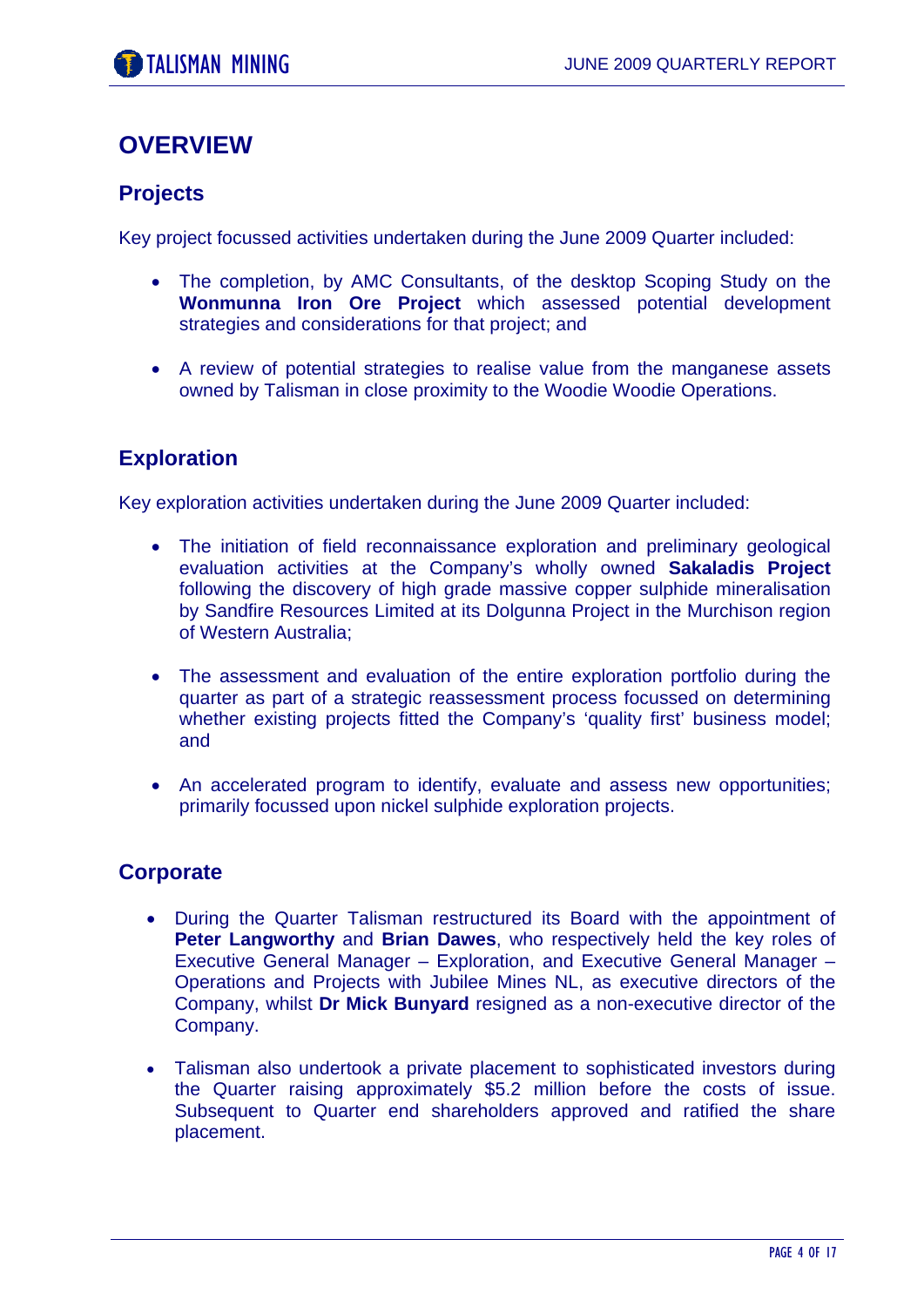# **PROJECTS**

#### **WONMUNNA IRON ORE PROJECT** (100% Talisman)

*The Wonmunna Iron Project is strategically located in the heartland of the East Pilbara iron ore mining industry, with three major operating iron ore mines (West Angelas, Area C and Hope Downs) located within 20km of the lease boundary. The Wonmunna Project comprises three primary iron deposits, (North Marra Mamba, Central Marra Mamba and South Marra Mamba). To date, JORC inferred resources totalling 78.3Mt @ 56.0% (50% Fe lower cut-off) have been estimated for the Project.* 

During the Quarter Talisman received the **Wonmunna Scoping Study**, undertaken by AMC Consultants Pty Ltd which was commissioned by the Company in late 2008. The Scoping Study considered 54 potential operating scenarios for the Wonmunna Project, estimating associated mining, processing, transportation and other capital and operating costs for each scenario to an accuracy of +-30% commensurate with the usual degree of accuracy for such Studies.

The Scoping Study was based on the previously announced Inferred Mineral Resource estimate for the Wonmunna Project (at a 50% Fe cut-off grade) of **78.3 million tonnes**  grading 56.0% Fe, 6.6% Si<sub>2</sub>O<sub>3</sub>, 3.6% Al<sub>2</sub>O<sub>3</sub>, 0.08% P and 9.2% LOI. This Inferred Mineral Resource estimate includes a high-grade Direct Shipping Ore (DSO) component (using a 60% Fe cut-off grade) of **10.0 million tonnes grading 61.3% Fe, 3.1% Si<sub>2</sub>O<sub>3</sub>, 1.7% Al<sub>2</sub>O<sub>3</sub>, 0.08% P and 7.3% LOI** (See ASX resource announcement dated 21 January 2009).

Pit optimisations were conducted by AMC using both the high-grade (60% Fe cut-off grade) and lower-grade (50% Fe cut-off grade) resource models, enabling both highgrade mining scenarios with relatively short mine life and lower-grade mining scenarios with a longer mine life to be assessed. Mining and processing scenarios considered a suite of operating options based on owner and/or contract operations.

Scoping studies generally are relatively high level technical and economic assessments of various potential development and operating pathways for mineral resources projects that provide an opportunity to identify preferable development and operating scenarios for more detailed and focused assessment in the future.

The Scoping Study concluded that the Wonmunna Project is potentially economic based on high-grade and low-grade options with ore sold to nearby mines at production rates of 2 Mtpa to 5 Mtpa.

Talisman believes the results of the AMC Scoping Study on the Wonmunna Project are encouraging and in light of this, the Company is continuing to evaluate the project including considering strategic alternatives related to marketing and sales options for Wonmunna. This may include the potential for mine gate sales, infrastructure sharing or other arrangements, strategic options for a joint venture, or other mechanism to realise value from the Wonmunna Project.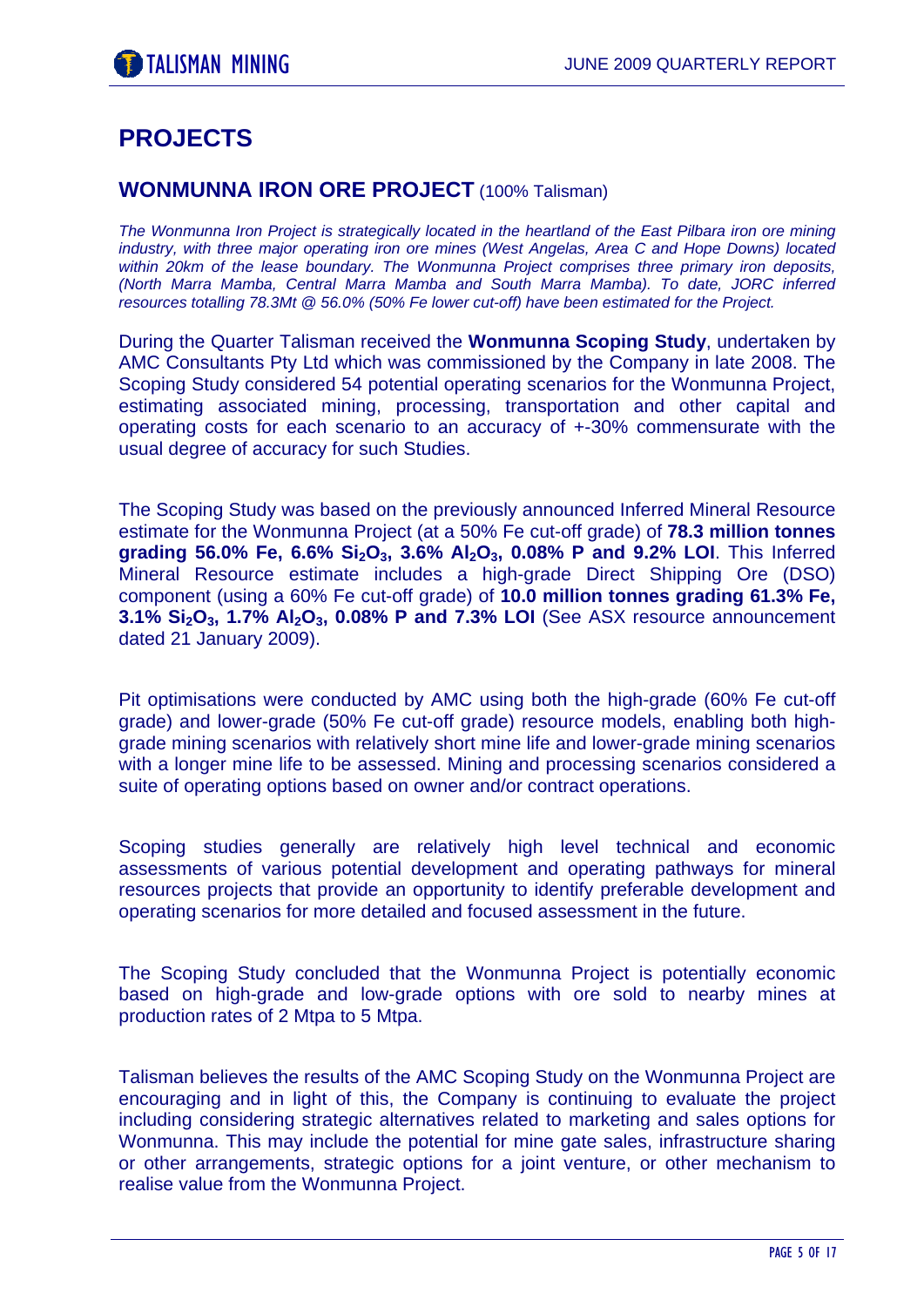During the Quarter metallurgical testwork and ore characterisation studies were undertaken on CID (Channel Iron Deposit) mineralisation that overlies all three defined bedded iron JORC Resources (the NMM, CMM and SMM Resources) at Wonmunna as shown in **Figure 2**.

This testwork was carried out by Mets Pty Ltd, and results indicated limited potential to define economic CID mineralisation in the Project.

Ongoing study on the Project during the Quarter comprised interpretation of geological mapping and mineralogical investigations.



**Figure 2: Location of Wonmunna Iron Ore Resources**.

#### **MANGANESE PROJECTS** (100% Talisman)

Talisman has recently consolidated a number of key projects (Wandanya, Gangarrigan and Yilgalong) that are prospective for manganese deposits in relatively close proximity to the Woodie Woodie Manganese Mine in the East Pilbara Mineral Field.

The projects are well located with regard to access and infrastructure and as such provide a significant opportunity to realise value in the short to medium term.

Options to advance these projects are currently being considered.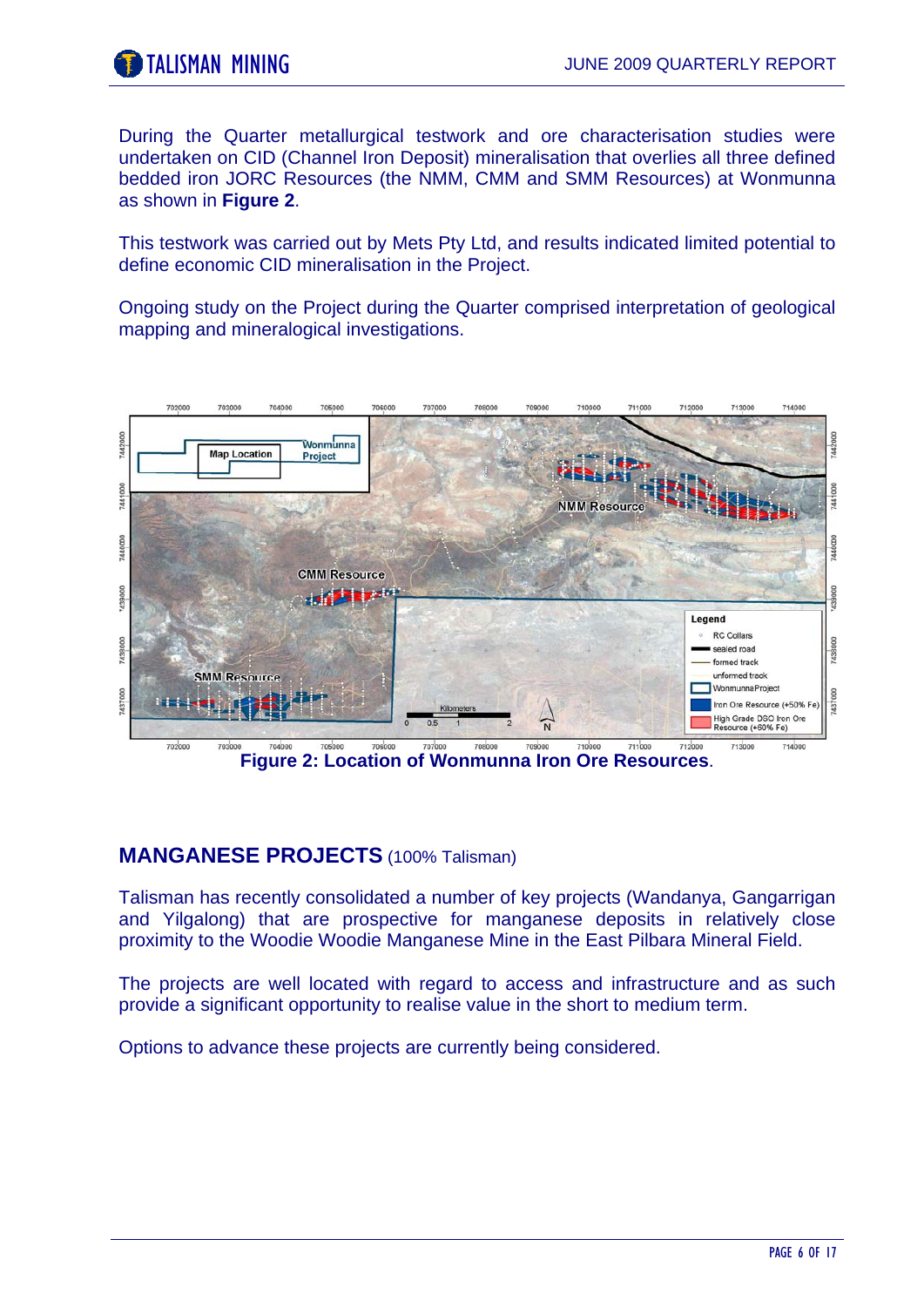# **EXPLORATION**

#### **SAKALADIS PROJECT** (100% Talisman)

*The Sakaladis Project is located in the northern Murchison gold field, approximately 150km north east of Meekatharra, and adjacent to the Sandfire Resources Ltd Doolgunna Project which hosts the recently discovered De Grussa Copper-Gold VMS Deposit. Initial reconnaissance exploration at Sakaladis has identified the existence of the same prospective upper Narracoota Volcanics Formation through the Sakaladis project area.* 

The Sakaladis Project consists of two Exploration Licence Applications pegged by Talisman last year as part of a strategy targeting prospective formations within the Peak Hill district.

During the Quarter, work completed at Sakaladis included reconnaissance field investigations focussing primarily on lithostructural mapping, with some surface sampling including rock chipping and soil sampling also carried out. The aim of this work was to establish the presence and/or continuation of the prospective stratigraphy hosting the adjacent (5km to the west) **De Grussa VMS copper-gold deposit** recently defined by RC and diamond drilling by Sandfire Resources Ltd.

The results of Talisman's mapping work show that the prospective upper Narracoota Volcanics Formation (consisting of mafic volcanics and interfingering sediments) continues from Sandfire's De Grussa Prospect, along strike into Talisman's Sakaladis Project. This reconnaissance field work indicates that up to ~25km of strike of this prospective stratigraphy occurs with Talisman's Sakaladis Project around the margin of an interpreted large synclinal fold (*Figure 1)*.

The existence of this prospective geological unit through the Sakaladis Project has not been completely recognised in published mapping. Talisman's reconnaissance mapping defines large areas of the prospective stratigraphy occurring under shallow cover within the project area. This mapping also showed the previously unrecognised existence of felsic volcanics within the project area, an essential component for the formation of bimodal-volcanic sourced VMS (Volcanic Massive Sulphide) copper-gold deposits.

It is important to note that these style of deposits typically occur as clusters of deposits.

Evaluation of the prospectivity of the Sakaladis Project is ongoing as a high priority, and a targeted approach to the definition of prospects is underway.

Following the grant of the Exploration Licences and the completion of all permitting requirements, programs of exploration to be undertaken are anticipated to include aircore drilling, acquisition of geophysical data (airborne magnetics and TEM), geochemical evaluation and detailed lithostructural and regolith mapping. Should these programs define targets, second phase programs would most likely consist of RC percussion and diamond drilling.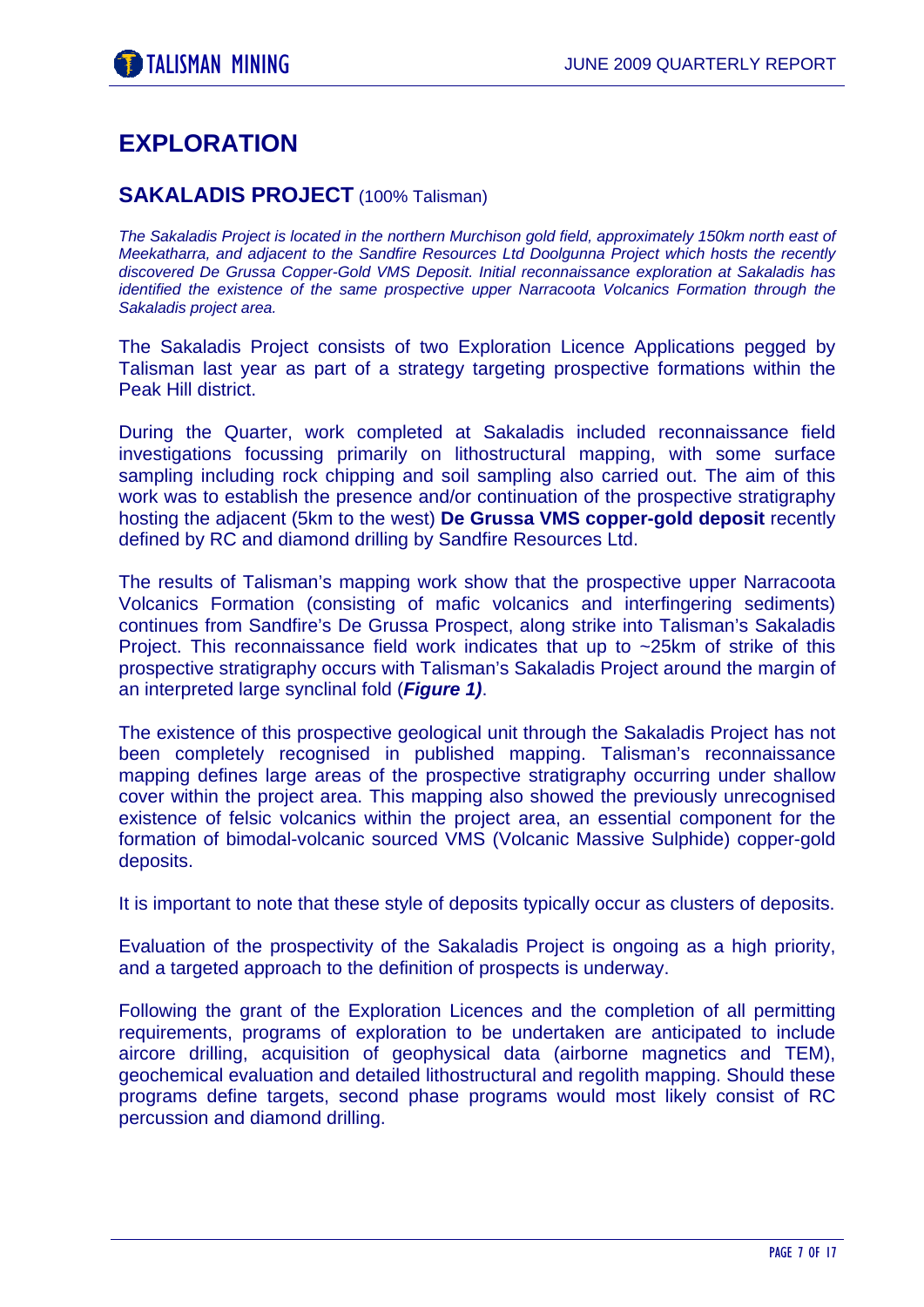



*Figure 3: Location of Talisman's Sakaladis Copper-Gold Project* 

## **UAROO POLYMETALLIC PROJECT** (100% Talisman)

*The Uaroo Project lies within the Ashburton Mineral Field approximately 370km northeast of Carnarvon along the Northwest Coastal Highway near the Uaroo Homestead in Western Australia. The Project covers a prospective suite of rocks that have had little effective historic exploration for their gold and base metals potential.* 

To date work completed at Uaroo by Talisman has included drainage and rock chip sampling which has produced very encouraging initial exploration results.

Further desktop review and data compilation is ongoing prior to carrying out further field-based exploration activities.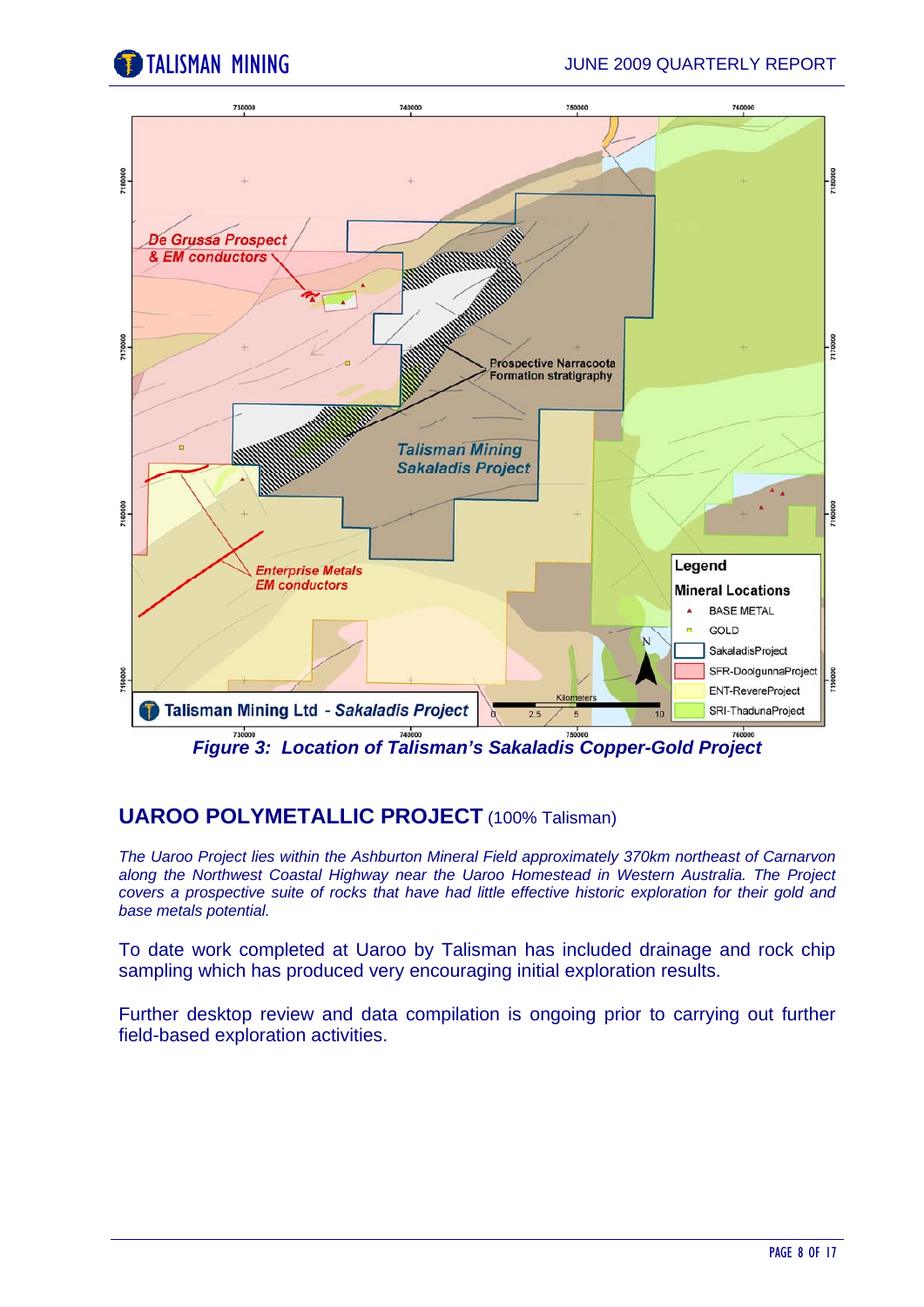#### **YILGALONG PROJECT** (100% Talisman)

*The Yilgalong Project lies approximately 80km northeast of the township of Nullagine in Western Australia. The project covers a suite of rocks that have been under evaluated for their manganese potential.* 

As part of the Company's strategic exploration portfolio review and evaluation process, soil sampling and rock chipping gold and base metals results from this project have been evaluated during the Quarter, along with all other pertinent project data in order to justify further material project expenditure.

The review recommended relinquishment of two tenements that form part of the Project primarily due to an assessment that those tenements have low prospectivity to host an economic gold deposit.

The Company at this stage intends to retain one granted exploration lease at the Project that may have prospectivity for manganese mineralisation.

#### **EAST KIMBERLEY POLYMETALLIC PROJECT** (100% Talisman)

*The East Kimberley Project lies approximately 140km north of the township of Halls Creek in Western Australia. The project covers a suite of rocks to the west of the Savannah Nickel Mine.* 

During the Quarter an independent geochemical expert assessed and evaluated previous stream sampling and rock chipping results from this Project along with all other pertinent project data as part of the Company's strategic exploration portfolio review and evaluation process.

The review process concluded that these stream sampling and rock chipping results were not supportive of strong prospectivity for nickel and other base metals potential. Consequently, a decision has been made subsequent to the end of the Quarter to relinquish Exploration Leases and Applications that comprise this Project.

#### **TRILLBAR GOLD PROJECT** (80% Talisman)

*The Trillbar Project is located in the northern Murchison gold field, approximately 120km north west of Meekatharra. Exploration at Trillbar has defined the Boundary Gold JORC Resources (for 50,000 ozs gold) and has shown the existence of several other gold anomalies through the project area. The project is also prospective for iron-ore, talc and uranium.* 

A desktop review of existing exploration data plus a consolidation of the Trillbar Project ground position was carried out during the Quarter.

The ground consolidation included the amalgamation of ground prospective for Iron-Ore (an extension to the Northern Iron Formation), gold (extensions to the Livingstone's Find gold workings) and talc (the Livingstone's Talc Deposit).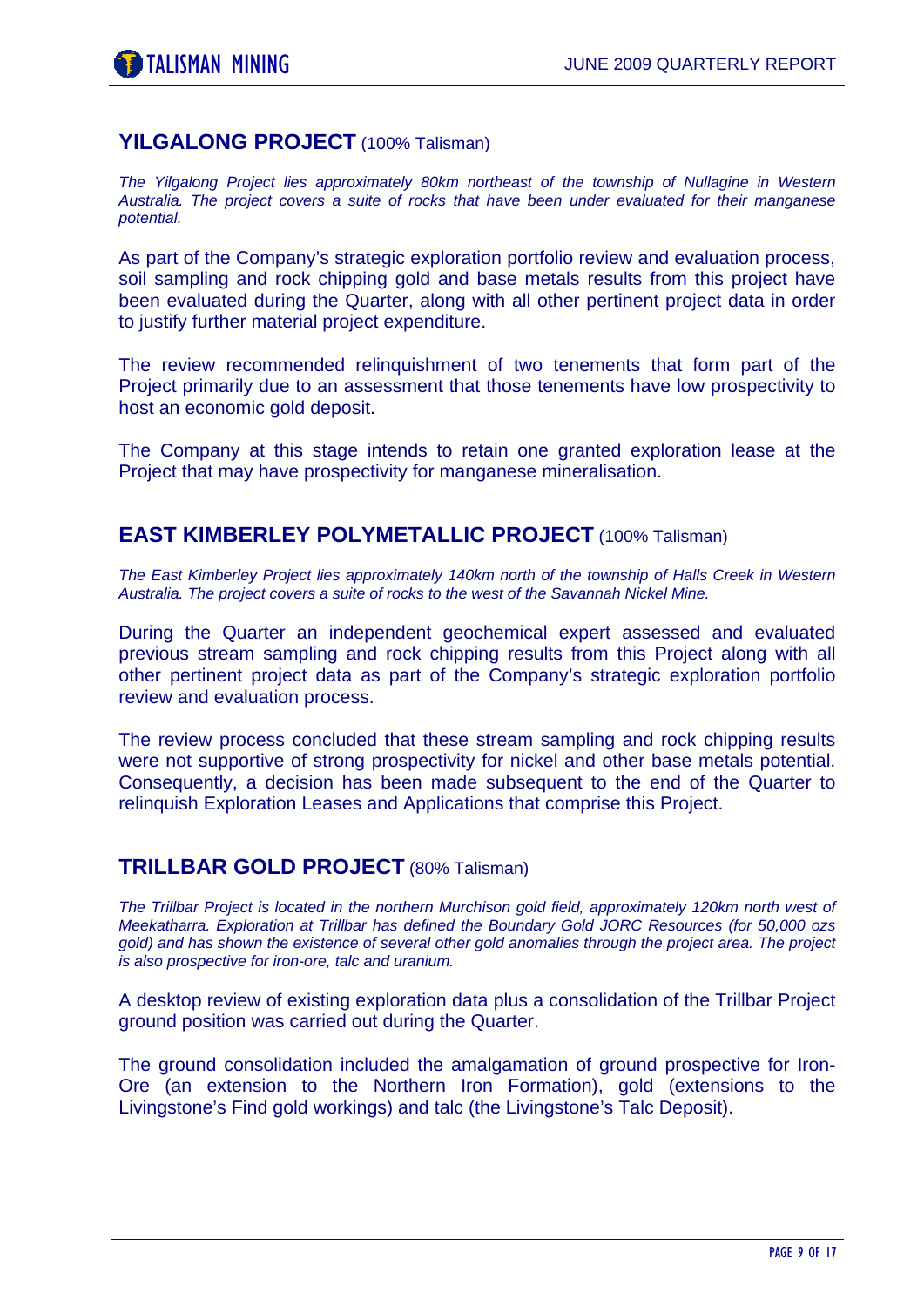**ANTICLINE POLYMETALLIC PROJECT** (100% Talisman, Iron Ore rights held by FMG Ltd)

No exploration activities were completed during the Quarter.

#### **MAITLAND GOLD PROJECT** (80% Talisman)

No exploration activities were completed during the Quarter.

#### **MILGUN GOLD PROJECT** (100% Talisman)

No exploration activities were completed during the Quarter.

#### **TOM PRICE POLYMETALLIC PROJECT** (100% Talisman, Iron Ore rights held by FMG Ltd)

No exploration activities were completed during the Quarter.

#### YAMADA **IRON ORE PROJECT** (100% Talisman,)

No exploration activities were completed during the Quarter.

#### YAMARNA GOLD PROJECT (100% Talisman,)

No exploration activities were completed during the Quarter.

# **NEW PROJECT OPPORTUNITIES**

During the Quarter new project opportunities continued to be assessed with a particular focus on advanced exploration ground that the Company considers prospective for high grade nickel sulphide mineralisation.

Talisman believes that with the experience and expertise of senior management relating to nickel sulphide exploration and mining, combined with the current state of the nickel industry, that significant opportunity exists to compile a portfolio of quality nickel sulphide exploration projects that have the potential to deliver a new discovery in the medium term.

It is planned that the identification and assessment of new advanced exploration opportunities will continue.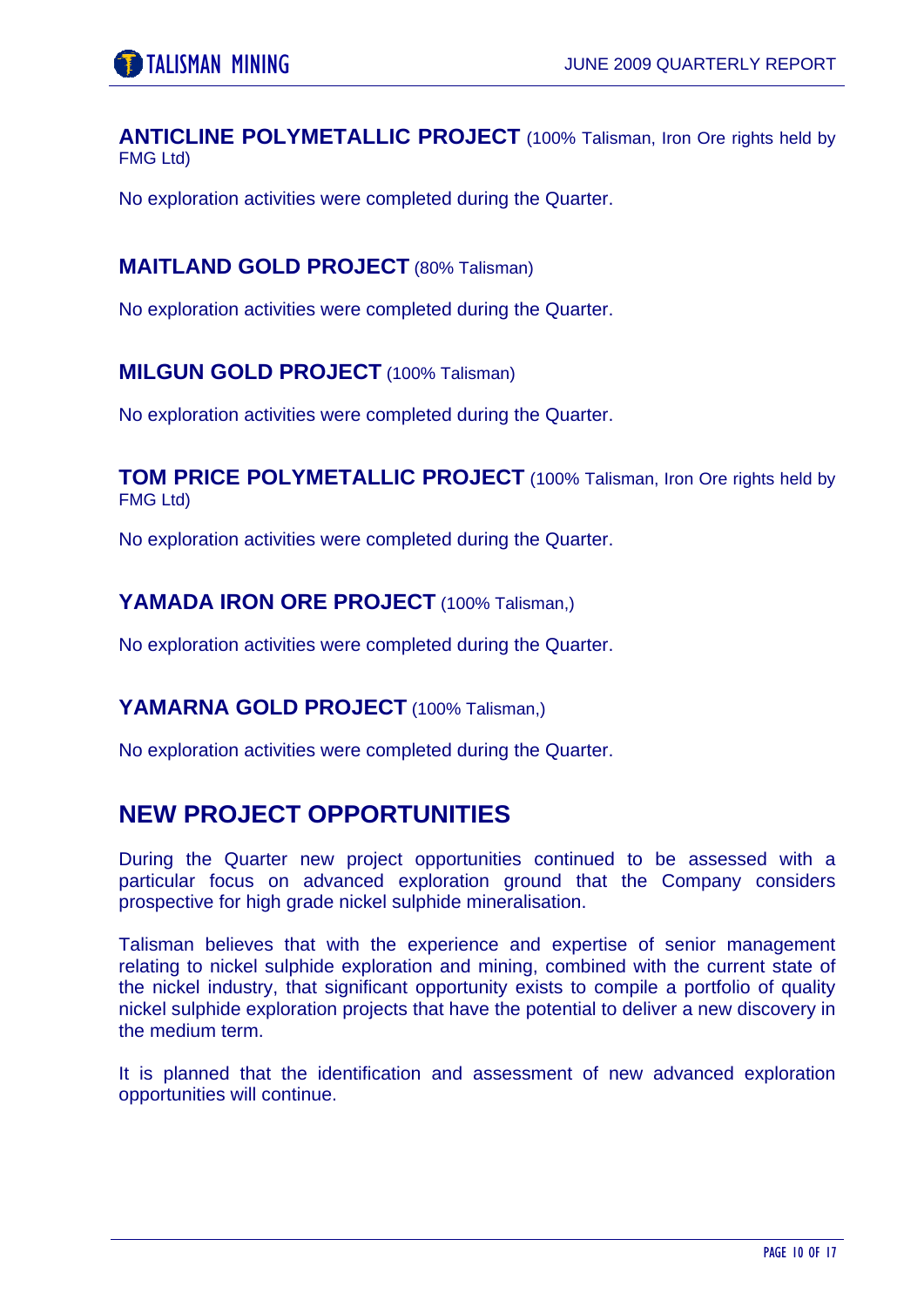# **CORPORATE**

#### **Board Changes**

During the Quarter Talisman significantly strengthened its senior management capabilities and depth of experience by appointing Peter Langworthy and Brian Dawes as executive directors of the Company.

As executive directors Mr Langworthy will provide his considerable expertise in exploration, geology and project assessment on a full time basis, while Mr Dawes will contribute his extensive expertise in project assessment, feasibility studies, development and operations on a part time consulting basis.

Also during the Quarter, Dr Michael (Mick) Bunyard resigned from the position of nonexecutive director of Talisman due to his other business commitments. The Company is appreciative of Mick's contribution to the Company during his time as a director and wishes him every success in the future.

#### **Capital Raising**

In order to strengthen its working capital position and underpin its growth strategy, on 28 May, Talisman announced that it had commitments and undertakings to raise a total of approximately **\$5.261 million** (before issue costs) in two tranches through a share placement comprising in excess of 17.539 million shares at 30 cents each.

The first tranche of just over 11.3 million shares was issued soon thereafter as it was within the limit set out in the ASX Listing Rules under the Company's 15% placement capacity. The issue of the second tranche comprising approximately 6.2 million shares was issued subsequent to the end of the Quarter following receipt of shareholder approval at an EGM on 23 July. The placement shares rank pari passu with the Company's existing ordinary shares.

The share placement was strongly supported by existing shareholders (including major shareholder, Mr Kerry Harmanis, the former Executive Chairman of Jubilee Mines NL), directors and new investors.

#### **Option Issue**

Subsequent to the end of the quarter, shareholders voted, at an EGM held on 23 July to approve the issue of incentive options to Messr's Langworthy and Dawes in accordance with their employment agreements. These options were issued on 24 July.

**For further information, please contact on: +61 8 9380 4230 Gary Lethridge – Managing Director or Peter Langworthy – Technical Director** 

**For media inquiries, please contact: Nicholas Read – Read Corporate on +61 419 929 046**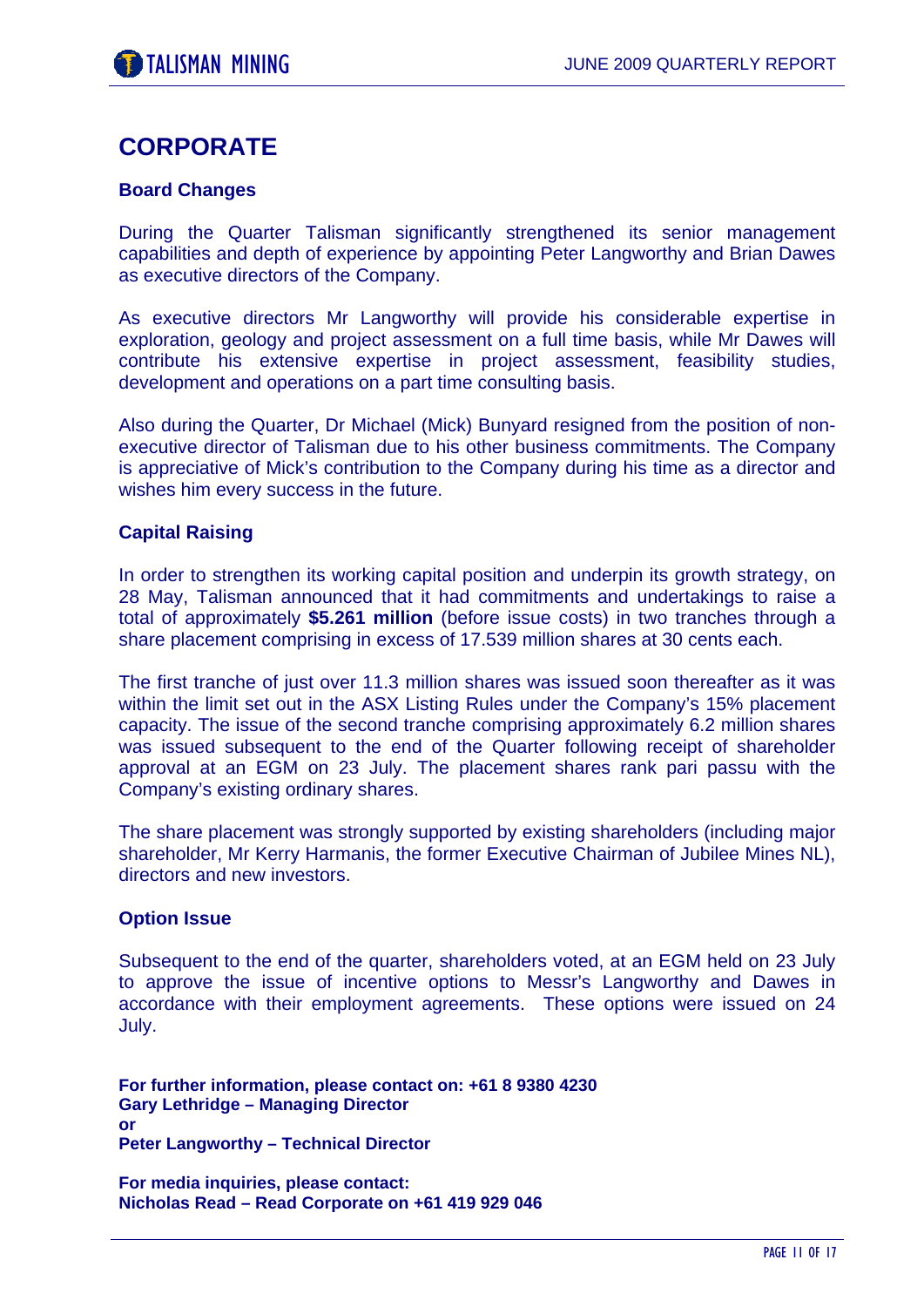#### *Competent Persons' Statement*

*Information in this report that relates to Exploration Results and Mineral Resources is based on information compiled by Mr Harry Cornelius, who is a member of the Australasian Institute of Mining and Metallurgy.* 

*Mr Harry Cornelius is a full time employee of Talisman Mining Ltd and has sufficient*  experience which is relevant to the style of mineralisation and types of deposit under *consideration and to the activities undertaken to qualify as a Competent Person as defined in the 2004 Edition of the "Australian Code for Reporting of Mineral Resources and Ore Reserves".* 

*Mr Harry Cornelius consents to the inclusion in this report of the matters based on information in the form and context in which it appears.*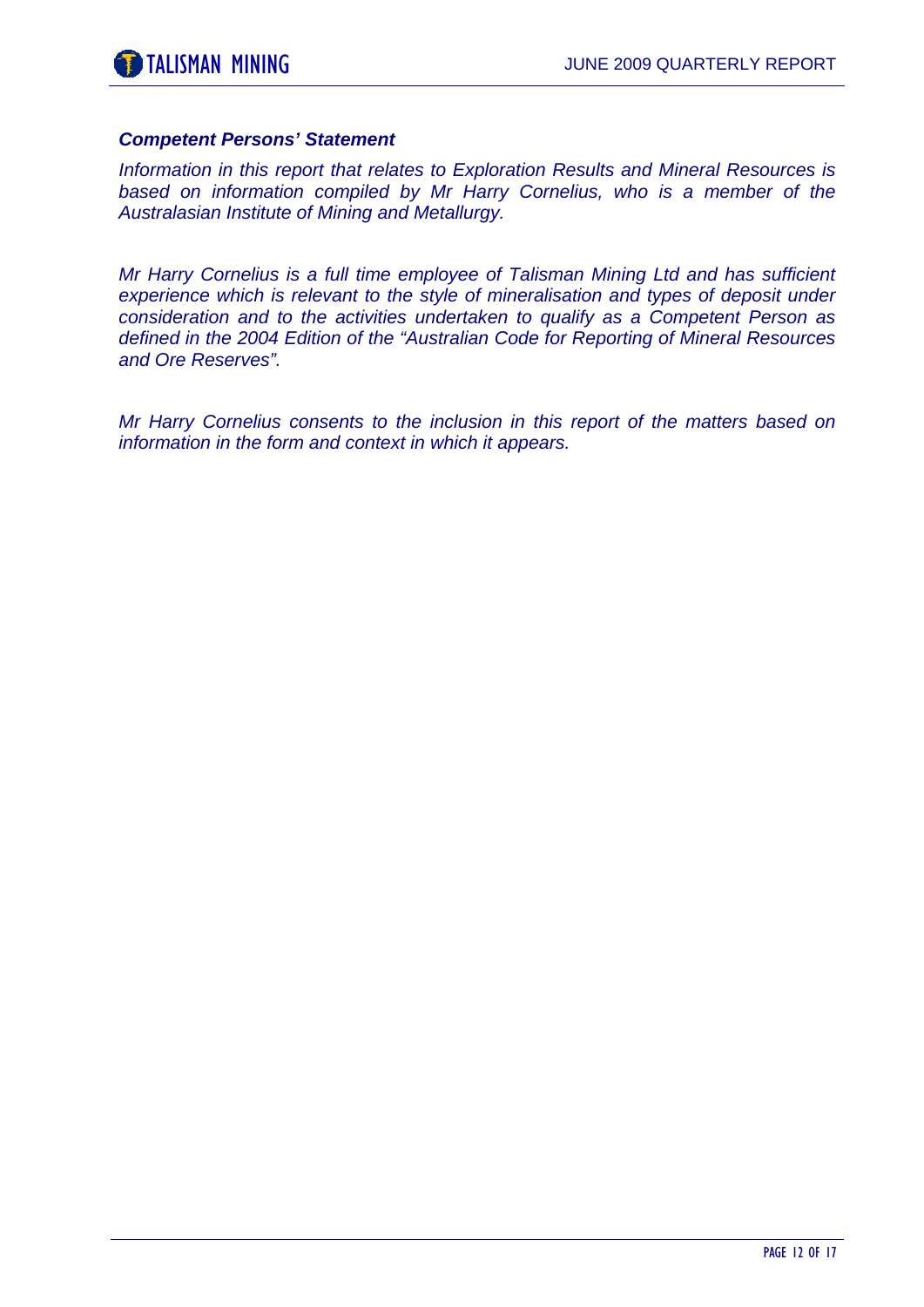Year to date

*Rule 5.3* 

# **Appendix 5B**

# **Mining exploration entity quarterly report**

Introduced 1/7/96. Origin: Appendix 8. Amended 1/7/97, 1/7/98, 30/9/2001.

#### Name of entity

#### TALISMAN MINING LIMITED

| ABN            | Quarter ended ("current quarter") |
|----------------|-----------------------------------|
| 71 079 536 495 | <b>30 JUNE 2009</b>               |

Current quarter

#### **Consolidated statement of cash flows**

|      | Cash flows related to operating activities       | \$A'000 | $(12$ months) |
|------|--------------------------------------------------|---------|---------------|
| 1.1  | Receipts from product sales and related debtors  |         | \$A'000       |
| 1.2  | Payments for:                                    |         |               |
|      | (a) exploration and evaluation                   | (288)   | (3,461)       |
|      | (b) development                                  |         |               |
|      | (c) production                                   |         |               |
|      | (d) administration                               | (334)   | (1, 137)      |
| 1.3  | Dividends received                               |         |               |
| 1.4  | Interest and other items of a similar nature     |         |               |
|      | received                                         | 37      | 218           |
| 1.5  | Interest and other costs of finance paid         | (1)     | (3)           |
| 1.6  | Income taxes paid                                |         |               |
| 1.7  | Other (Research and Development Tax Rebate)      | 187     | 334           |
|      |                                                  |         |               |
|      | <b>Net Operating Cash Flows</b>                  | (399)   | (4,049)       |
|      |                                                  |         |               |
| 1.8  | Cash flows related to investing activities       |         |               |
|      | Payment for purchases of:                        |         |               |
|      | (a) prospects                                    |         |               |
|      | (b) equity investments<br>(c) other fixed assets | (4)     | (34)          |
| 1.9  | Proceeds from sale of:                           |         |               |
|      | (a) prospects                                    |         |               |
|      | (b) equity investments                           |         |               |
|      | (c) other fixed assets                           |         |               |
| 1.10 | Loans to other entities                          |         |               |
| 1.11 | Loans repaid by other entities                   |         |               |
| 1.12 | Other (provide details if material)              |         |               |
|      |                                                  |         |               |
|      | Net investing cash flows                         | (3)     | (33)          |
| 1.13 | Total operating and investing cash flows         |         |               |
|      | (carried forward)                                | (402)   | (4,082)       |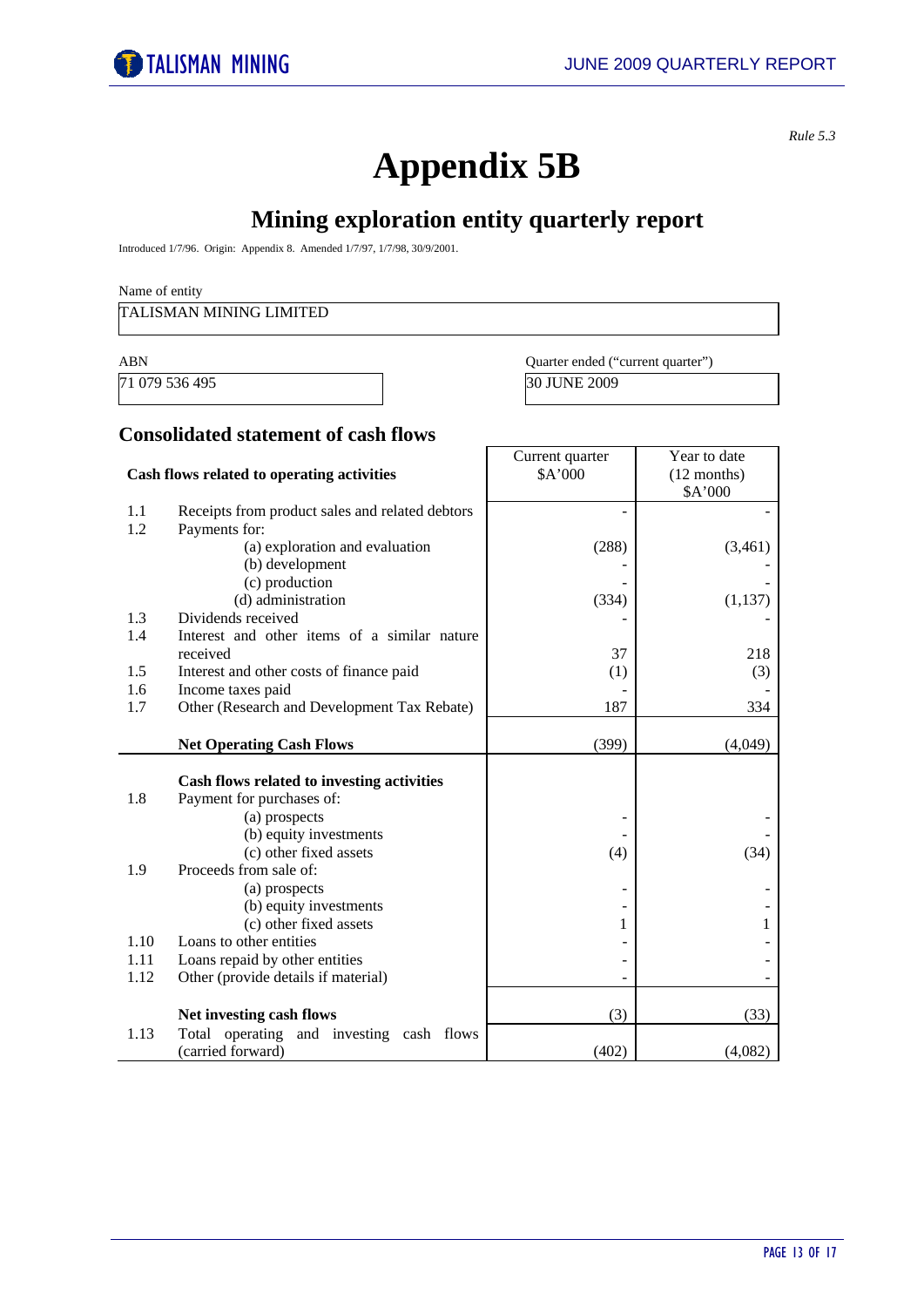

| 1.13 | Total operating and investing cash flows      |       |         |
|------|-----------------------------------------------|-------|---------|
|      | (brought forward)                             | (402) | (4,082) |
|      |                                               |       |         |
|      | Cash flows related to financing activities    |       |         |
| 1.14 | Proceeds from issues of shares, options, etc. | 3,396 | 3,430   |
| 1.15 | Proceeds from sale of forfeited shares        |       |         |
| 1.16 | Proceeds from borrowings                      |       |         |
| 1.17 | Repayment of borrowings                       | (1)   | (21)    |
| 1.18 | Dividends paid                                |       |         |
| 1.19 | Other (share issue costs)                     | (128) | (128)   |
|      |                                               |       |         |
|      | <b>Net financing cash flows</b>               | 3,267 | 3,282   |
|      |                                               |       |         |
|      | Net increase (decrease) in cash held          | 2,865 | (800)   |
| 1.20 | Cash at beginning of quarter/year to date     | 3,723 | 7,388   |
| 1.21 | Exchange rate adjustments to item 1.20        |       |         |
|      |                                               |       |         |
| 1.22 | Cash at end of quarter                        | 6,588 | 6,588   |

#### **Payments to directors of the entity and associates of the directors Payments to related entities of the entity and associates of the related entities**

|      |                                                                  | Current quarter<br>\$A'000 |
|------|------------------------------------------------------------------|----------------------------|
| 1.23 | Aggregate amount of payments to the parties included in item 1.2 | 179                        |
| 1.24 | Aggregate amount of loans to the parties included in item 1.10   |                            |

1.25 Explanation necessary for an understanding of the transactions

Director's remuneration and fees.

#### **Non-cash financing and investing activities**

2.1 Details of financing and investing transactions which have had a material effect on consolidated assets and liabilities but did not involve cash flows

N/A

2.2 Details of outlays made by other entities to establish or increase their share in projects in which the reporting entity has an interest

N/A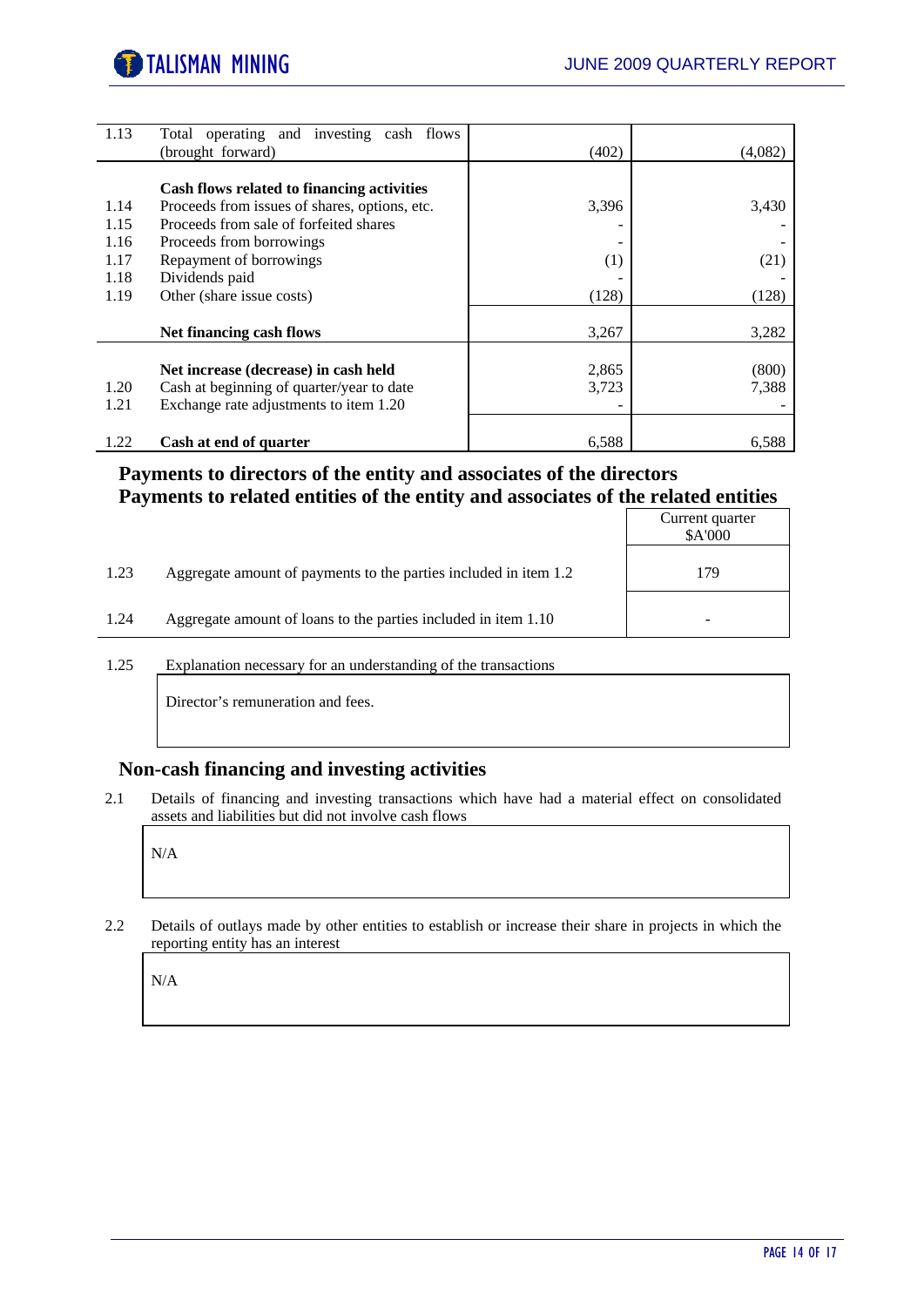#### **Financing facilities available**

*Add notes as necessary for an understanding of the position.* 

|     |                             | Amount available<br>A'000 | Amount used<br>A'000 |
|-----|-----------------------------|---------------------------|----------------------|
| 3.1 | Loan facilities             | -                         | -                    |
| 2 C | Credit standby arrangements | -                         | -                    |

#### **Estimated cash outflows for next quarter**

|     |                            | \$A'000                  |
|-----|----------------------------|--------------------------|
| 4.1 | Exploration and evaluation | 400                      |
| 4.2 | Development                | $\overline{\phantom{0}}$ |
|     | Total                      | 400                      |

# **Reconciliation of cash**

| Reconciliation of cash at the end of the quarter (as<br>shown in the consolidated statement of cash flows) to<br>the related items in the accounts is as follows. |                                                  | Current quarter<br>A'000 | Previous quarter<br>A'000 |
|-------------------------------------------------------------------------------------------------------------------------------------------------------------------|--------------------------------------------------|--------------------------|---------------------------|
| 5.1                                                                                                                                                               | Cash on hand and at bank                         | 1.088                    | 1.223                     |
| 5.2                                                                                                                                                               | Deposits at call                                 | 5,500                    | 2,500                     |
| 5.3                                                                                                                                                               | Bank overdraft                                   |                          |                           |
| 5.4                                                                                                                                                               | Other (provide details)                          |                          |                           |
|                                                                                                                                                                   | <b>Total: cash at end of quarter</b> (item 1.22) | 6,588                    | 3,723                     |

#### **Changes in interests in mining tenements**

|     |                         | Tenement   | Nature of interest       | Interest at | Interest at |
|-----|-------------------------|------------|--------------------------|-------------|-------------|
|     |                         | reference  | (note (2))               | beginning   | end of      |
|     |                         |            |                          | of quarter  | quarter     |
| 6.1 | Interests in mining     | ELA45/3108 | Withdrawl of application | 100%        | 0%          |
|     | tenements relinquished, | ELA45/3109 | Withdrawl of application | 100%        | 0%          |
|     | reduced or lapsed       | E51/1006   | Compulsory reduction     | 80%         | 0%          |
|     |                         | E52/1675   | Compulsory reduction     | 100%        | $0\%$       |
|     |                         | MLA52/1042 | Withdrawl of application | 80%         | 0%          |
|     |                         | P52/1037   | Surrender                | 80%         | 0%          |
|     |                         | E80/3969   | Surrender                | 100%        | 0%          |
|     |                         | E80/3970   | Surrender                | 100%        | 0%          |
|     |                         | E80/3971   | Surrender                | 100%        | 0%          |
|     |                         | ELA80/4192 | Withdrawl of application | 100%        | 0%          |
| 6.2 | Interests in mining     | ELA52/2399 | Application              | $0\%$       | 80%         |
|     | tenements acquired or   |            |                          |             |             |
|     | increased               |            |                          |             |             |
|     |                         |            |                          |             |             |
|     |                         |            |                          |             |             |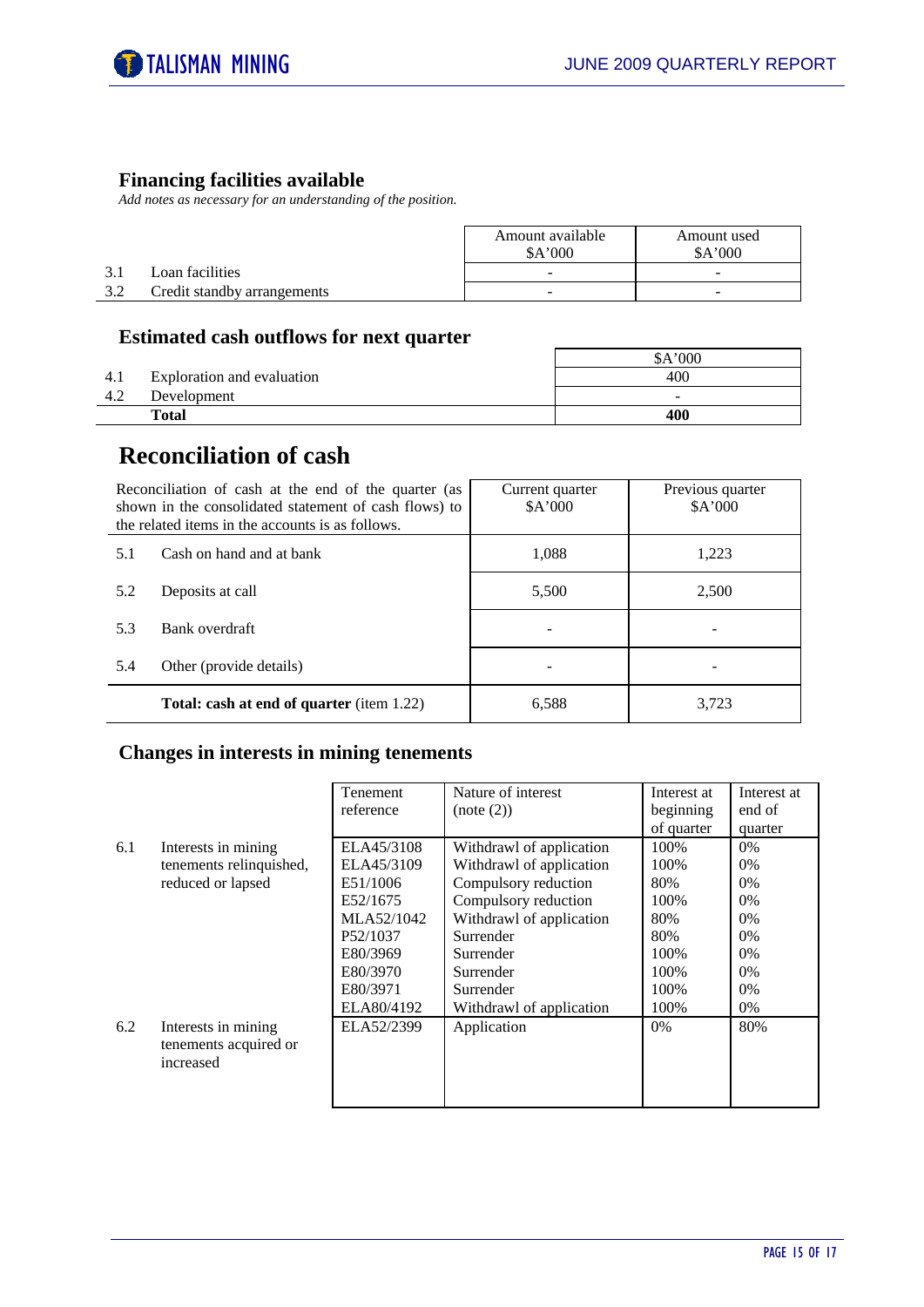

#### **Issued and quoted securities at end of current quarter**

*Description includes rate of interest and any redemption or conversion rights together with prices and dates.* 

|      |                                                                                                                                               | Total number                                                                                                                         | Number quoted                                                                                                                                                     | Issue price per<br>security (see note<br>$3)$ (cents)                                                                            | Amount paid up per<br>security (see note 3)<br>(cents)                                                                                                                           |
|------|-----------------------------------------------------------------------------------------------------------------------------------------------|--------------------------------------------------------------------------------------------------------------------------------------|-------------------------------------------------------------------------------------------------------------------------------------------------------------------|----------------------------------------------------------------------------------------------------------------------------------|----------------------------------------------------------------------------------------------------------------------------------------------------------------------------------|
| 7.1  | Preference<br><sup>+</sup> securities<br>(description)                                                                                        |                                                                                                                                      |                                                                                                                                                                   |                                                                                                                                  |                                                                                                                                                                                  |
| 7.2  | Changes during<br>quarter<br>(a) Increases<br>through issues<br>(b) Decreases<br>through returns<br>of capital, buy-<br>backs,<br>redemptions |                                                                                                                                      |                                                                                                                                                                   |                                                                                                                                  |                                                                                                                                                                                  |
| 7.3  | +Ordinary<br>securities                                                                                                                       | 86,782,503                                                                                                                           | 86,782,503                                                                                                                                                        |                                                                                                                                  |                                                                                                                                                                                  |
| 7.4  | Changes during<br>quarter<br>(a) Increases<br>through issues<br>(b) Decreases<br>through returns<br>of capital, buy-<br>backs                 | 11,319,456                                                                                                                           |                                                                                                                                                                   | \$0.30                                                                                                                           | \$0.30                                                                                                                                                                           |
| 7.5  | +Convertible<br>debt securities<br>(description)                                                                                              |                                                                                                                                      |                                                                                                                                                                   |                                                                                                                                  |                                                                                                                                                                                  |
| 7.6  | Changes during<br>quarter<br>(a) Increases<br>through issues<br>(b) Decreases<br>through<br>securities<br>matured,<br>converted               |                                                                                                                                      |                                                                                                                                                                   |                                                                                                                                  |                                                                                                                                                                                  |
| 7.7  | <b>Options</b><br>(description and<br>conversion<br>factor)                                                                                   | 24,652,257<br>2,222,000<br>1,400,000<br>1,500,000<br>1,500,000<br>1,000,000<br>1,000,000<br>500,000<br>500,000<br>500,000<br>500,000 | 24,652,257<br>$\overline{a}$<br>$\overline{a}$<br>$\overline{a}$<br>$\overline{a}$<br>$\overline{a}$<br>$\overline{\phantom{a}}$<br>$\overline{\phantom{a}}$<br>٠ | Exercise price<br>20 cents<br>25 cents<br>\$1.20<br>\$1.00<br>\$1.20<br>\$1.60<br>\$2.20<br>\$1.00<br>\$1.20<br>\$1.60<br>\$2.20 | Expiry date<br>31 Dec 2010<br>31 Dec 2010<br>31 Dec 2010<br>30 Nov 2010<br>30 Nov 2010<br>30 Nov 2010<br>30 Nov 2010<br>31 May 2011<br>31 May 2011<br>31 May 2011<br>31 May 2011 |
| 7.8  | Issued during<br>quarter                                                                                                                      | 4,000,000                                                                                                                            | L,                                                                                                                                                                | 22 cents                                                                                                                         | 31 Aug 2011                                                                                                                                                                      |
| 7.9  | <b>Exercised</b> during<br>quarter                                                                                                            |                                                                                                                                      |                                                                                                                                                                   |                                                                                                                                  |                                                                                                                                                                                  |
| 7.10 | <b>Expired during</b><br>quarter                                                                                                              | 500,000<br>500,000                                                                                                                   | $\frac{1}{2}$<br>$\overline{\phantom{m}}$                                                                                                                         | \$1.60<br>\$2.20                                                                                                                 | 30 Nov 2010<br>30 Nov 2010                                                                                                                                                       |